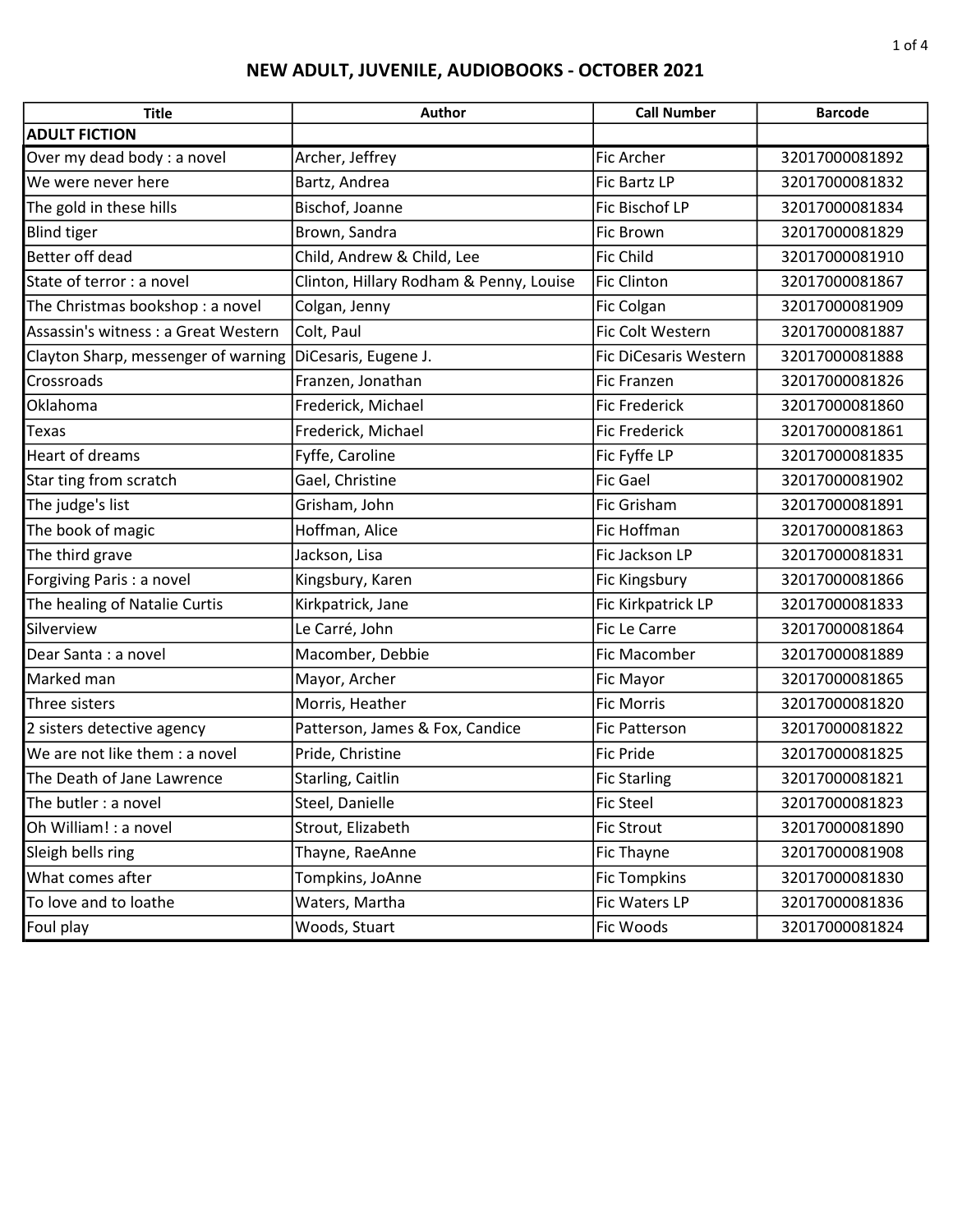| <b>Title</b>                                                                  | <b>Author</b>                           | <b>Call Number</b>  | <b>Barcode</b> |
|-------------------------------------------------------------------------------|-----------------------------------------|---------------------|----------------|
| <b>ADULT NON-FICTION</b>                                                      |                                         |                     |                |
| She kills me : the true stories of<br>history's deadliest women               | Wright, Jennifer                        | 364.152 Wright      | 32017000081907 |
| Your guide to miscarriage and                                                 | White, Kate                             | 618.392 White       | 32017000081894 |
| The Pioneer Woman Cooks: Super                                                | Drummond, Ree                           | 641.555 Drummond    | 32017000081893 |
| Easy!: 120 Shortcut Recipes for                                               |                                         |                     |                |
| Dinners, Desserts, and More                                                   |                                         |                     |                |
| Spooky food : fun Halloween recipes                                           | Gallagher, Cayla                        | 641.568 Gallagher   | 32017000081818 |
| for ghosts, ghouls, vampires, jack-o-<br>lanterns, witches, zombies, and more |                                         |                     |                |
|                                                                               |                                         |                     |                |
| The boys: a memoir of Hollywood                                               | Howard, Ron                             | 791.43 Howard       | 32017000081862 |
| Renegades : born in the USA                                                   | Springsteen, Bruce                      | 973.93 Springsteen  | 32017000081906 |
| <b>ADULT AUDIOBOOKS</b>                                                       |                                         |                     |                |
| Sunset Beach                                                                  | Andrews, Mary Kay                       | <b>CD Andrews</b>   | 32017000081871 |
| The newcomer: a novel                                                         | Andrews, Mary Kay                       | <b>CD Andrews</b>   | 32017000081805 |
| Hidden in plain sight                                                         | Archer, Jeffrey                         | CD Archer           | 32017000081872 |
| Nothing Ventured                                                              | Archer, Jeffrey                         | CD Archer           | 32017000081804 |
| Walk the wire                                                                 | Baldacci, David                         | CD Baldacci         | 32017000081803 |
| What Rose forgot                                                              | Barr, Nevada                            | CD Barr             | 32017000081873 |
| Down the hatch                                                                | Beaton, M.C.                            | CD Beaton           | 32017000081903 |
| Dark sky                                                                      | Box, C. J.                              | CD Box              | 32017000081802 |
| Outfox: a novel                                                               | Brown, Sandra                           | CD Brown            | 32017000081880 |
| A private cathedral                                                           | Burke, James Lee                        | CD Burke            | 32017000081874 |
| The sentinel : a novel                                                        | Child, Lee & Child Andrew               | CD Child            | 32017000081800 |
| State of terror : a novel                                                     | Clinton, Hillary Rodham & Penny, Louise | <b>CD Clinton</b>   | 32017000081886 |
| The last house guest                                                          | Miranda, Megan                          | CD Miranda          | 32017000081875 |
| Cajun Justice                                                                 | Patterson, James                        | <b>CD Patterson</b> | 32017000081876 |
| Texas outlaw                                                                  | Patterson, James                        | CD Patterson        | 32017000081799 |
| The chef                                                                      | Patterson, James                        | CD Patterson        | 32017000081877 |
| The jailhouse lawyer                                                          | Patterson, James                        | CD Patterson        | 32017000081901 |
| The midwife murders                                                           | Patterson, James                        | CD Patterson        | 32017000081878 |
| All the devils are here                                                       | Penny, Louise                           | CD Penny            | 32017000081798 |
| Vendetta in Death                                                             | Robb, J.D.                              | CD Robb             | 32017000081797 |
| The order                                                                     | Silva, Daniel                           | CD Silva            | 32017000081879 |
| The return : a novel                                                          | Sparks, Nicholas                        | <b>CD Sparks</b>    | 32017000081796 |
| The wish : a novel                                                            | Sparks, Nicholas                        | <b>CD Sparks</b>    | 32017000081900 |
| One by one                                                                    | Ware, Ruth                              | CD Ware             | 32017000081795 |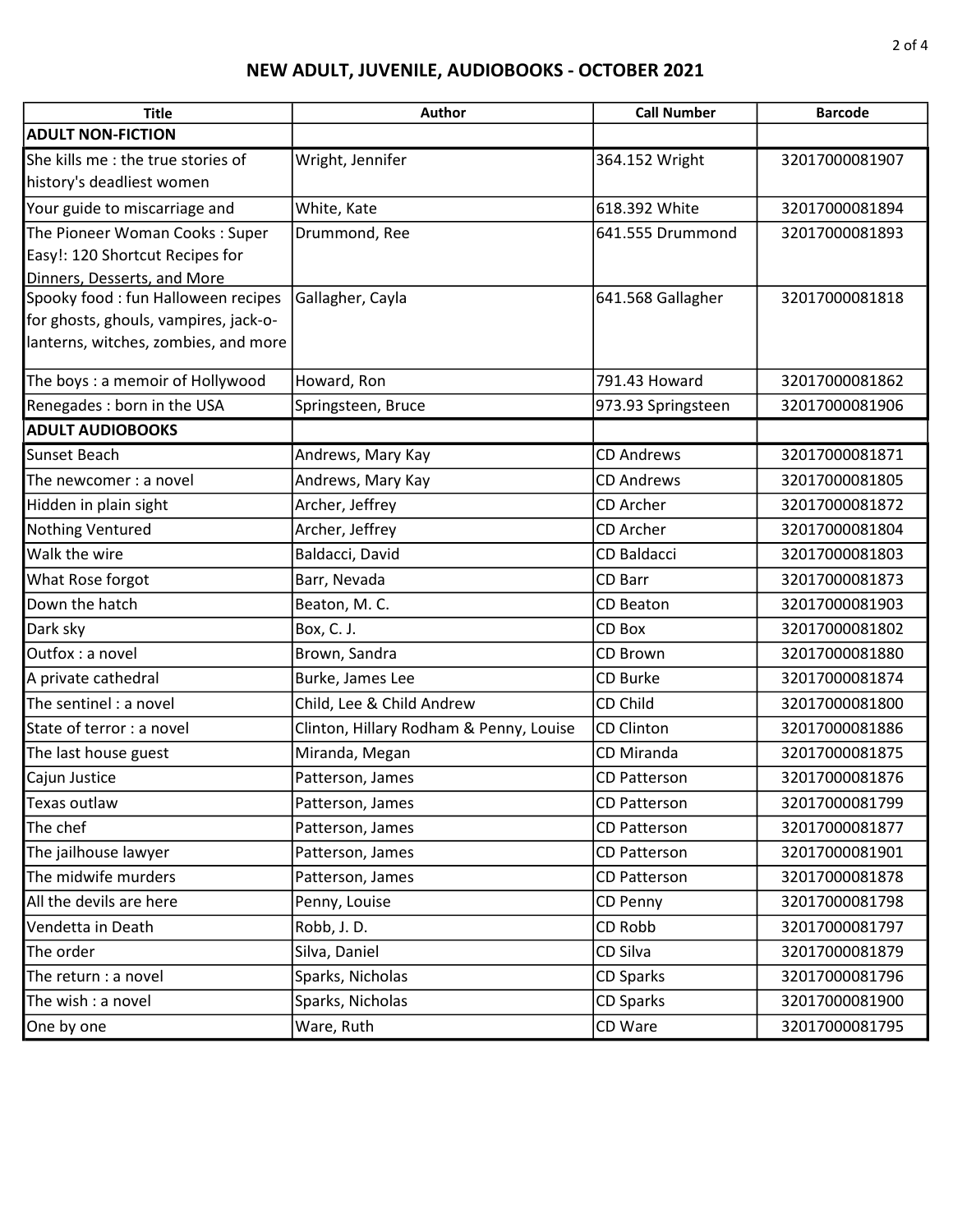| <b>Title</b>                        | Author                | <b>Call Number</b>  | <b>Barcode</b> |
|-------------------------------------|-----------------------|---------------------|----------------|
| <b>JUVENILE BOOKS</b>               |                       |                     |                |
| Noodleheads do the impossible       | Arnold, Tedd          | E Arnold            | 32017000081854 |
| Bluey: Christmas Eve with Veranda   |                       | E Bluey Holiday     | 32017000081904 |
| Santa                               |                       |                     |                |
| When we say black lives matter      | Clarke, Maxine Beneba | E Clarke            | 32017000081806 |
| Vampenguin                          | Cummins, Lucy Ruth    | <b>E</b> Cummins    | 32017000081808 |
| If you ever meet a skeleton         | Evans, Rebecca        | E Evans Holiday     | 32017000081813 |
| There's a witch in your book        | Fletcher, Tom         | E Fletcher          | 32017000081811 |
| Poultrygeist                        | Geron, Eric           | E Geron             | 32017000081812 |
| Pinkalicious : treasuretastic       | Kann, Victoria        | E Kann Reader       | 32017000081807 |
| Frankenslime                        | Keller, Joy           | <b>E</b> Keller     | 32017000081814 |
| Pumpkin heads!                      | Minor, Wendell        | E Minor Holiday     | 32017000081815 |
| Monet's cat                         | Murray, Lily          | <b>E</b> Murray     | 32017000081859 |
| Sweater weather                     | Phelan, Matt          | E Phelan            | 32017000081897 |
| Countdown to Halloween! : with a    | Schulz, Charles M.    | E Schulz Holiday    | 32017000081810 |
| story a day                         |                       |                     |                |
| Hardly haunted                      | Sima, Jessie          | E Sima              | 32017000081809 |
| Only my dog knows I pick my nose    | Tarshis, Lauren       | E Tarshis           | 32017000081896 |
| Inside Cat                          | Wenzel, Brendan       | E Wenzel            | 32017000081858 |
| Opposites abstract                  | Willems, Mo           | <b>E</b> Willems    | 32017000081898 |
| The solar system                    | Guibert, Grace        | J 523.2 Guibert     | 32017000081844 |
| <b>Planet Earth</b>                 | Guibert, Grace        | J 525 Guibert       | 32017000081845 |
| <b>Dinosaurs</b>                    | Adams, Will           | J 567.9 Adams       | 32017000081840 |
| Mammals                             | Guibert, Grace        | J 599 Guibert       | 32017000081847 |
| Inventions                          | Guibert, Grace        | J 609 Guibert       | 32017000081848 |
| The human body                      | De la Rosa, Jeff      | J 612 De la Rosa    | 32017000081849 |
| Weird food                          | De la Rosa, Jeff      | J 641.3 De la Rosa  | 32017000081842 |
| Video games                         | Adams, Will           | J 794.8 Adams       | 32017000081843 |
| Pirates                             | De la Rosa, Jeff      | J 910.45 De la Rosa | 32017000081846 |
| Notable native people: 50           | Keene, Adrienne       | J 920.009 Keene     | 32017000081895 |
| The ancient world                   | Carrigan, Mellonee    | J 930 Guibert       | 32017000081841 |
| Fallout: spies, superbombs, and the | Sheinkin, Steve       | J 972.91 Sheinkin   | 32017000081853 |
| ultimate Cold War showdown          |                       |                     |                |
| Franklin Endicott and the third key | DiCamillo, Kate       | Jr DiCamillo        | 32017000081852 |
| The Hiddenseek                      | Cernosek, Nate        | Int Cernosek        | 32017000081816 |
| Big shot                            | Kinney, Jeff          | Int Kinney          | 32017000081905 |
| Hush-a-bye                          | Mott, Jody Lee        | Int Mott            | 32017000081817 |
| How to train your dad               | Paulsen, Gary         | Int Paulsen         | 32017000081819 |
| The Christmas pig                   | Rowling, J. K.        | Int Rowling         | 32017000081850 |
| Camp daze                           | Stine, R. L.          | Int Stine           | 32017000081851 |
| One kid's trash                     | Sumner, Jamie         | Int Sumner          | 32017000081856 |
| Erik vs. everything                 | Uss, Christina        | Int Uss             | 32017000081857 |